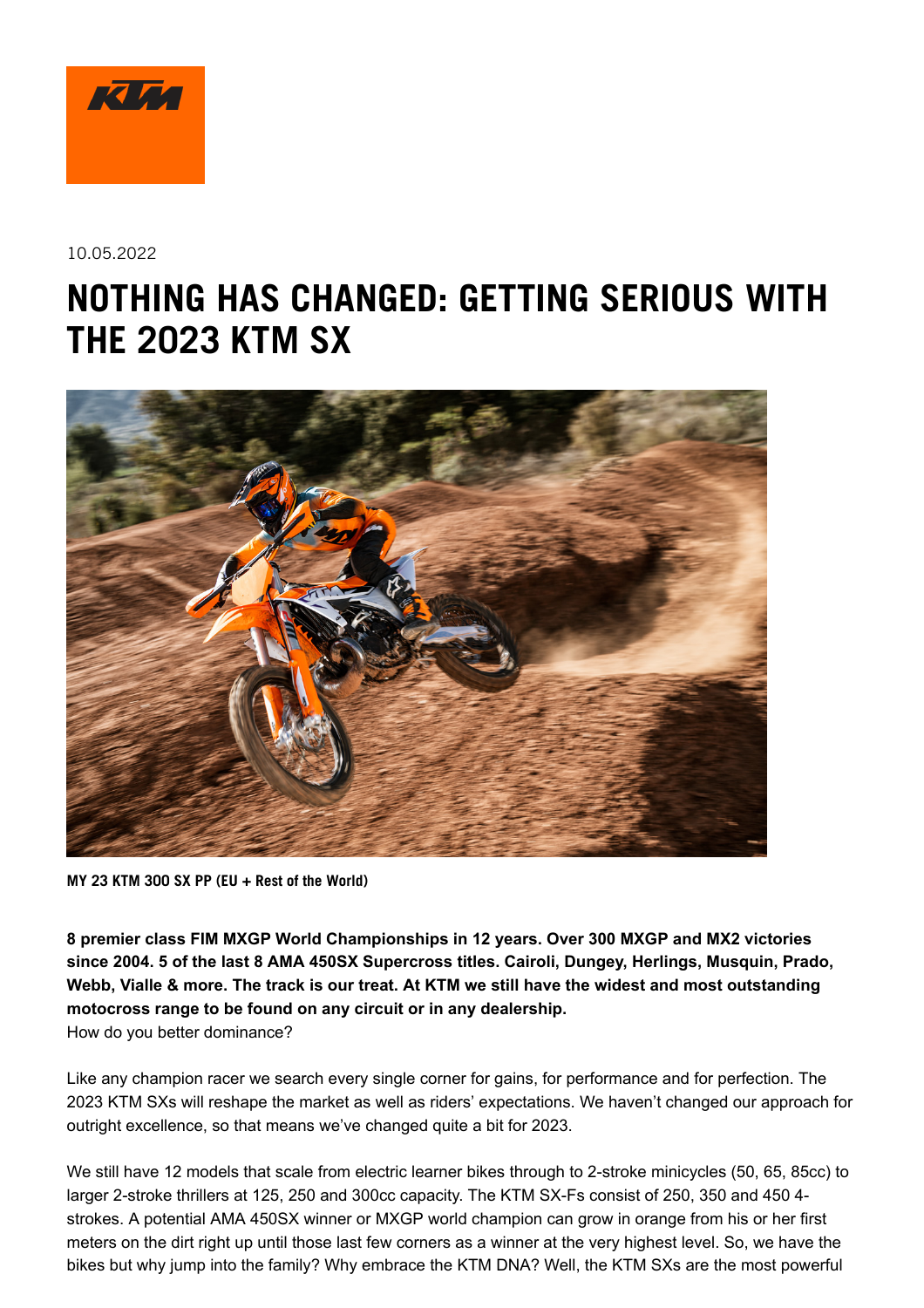in each class and have the finest components. They are the most race focused.

Racing informs us to empower you. The 2023 KTM SXs are sleeker, slimmer, more controllable, the most desirable. They our best expression of the ultimate motocross 'race' so we're ready for when you want to get really serious.

#### **Behind the gate: Preparation and equipment**

We are market leaders with the use of cutting-edge ideas and technology throughout our motorcycle portfolio and the 2023 KTM SXs are primed. Partnerships with companies such as KEIHIN, PANKL, and Brembo means performance possibilities have expanded. The 2023 KTM SX range will count on 2 maps (one standard, softer and linear power and another for a more aggressive response), launch control\*, traction control\*, a 'roll-over' sensor for large crashes, an hourmeter as standard with electronic fuel injection status and a fuel indicator through the Keihin engine management system. Other preparatory steps come through the tool-free adjustments now possible with the latest spec WP Suspension engineering. New 7.2l polythene fuel tanks can be filled (feeding into the protected one-piece fuel pump and filter) and a quick spin of the Excel alloy wheel rims is quicker and easier to check thanks to the fresh spoke 'nipple' design. You're READY TO RACE.

#### **Gate-drop and surging into action**

Fired up with the electric starter (on all models) KTM SXs hammer along the straight and into the corners and jumps with aplomb. Our engine packages are more compact, more durable, more serviceable and offer the best power-to-weight ratio across the board.

New cylinder heads translates into performance gains but rearwards rotation of the engines by 2 degrees has given better centralization and a more profound effect for the chassis concept. Brand new 5-speed PANKL Racing Systems transmissions with an additional sensor for the 4-strokes mean that up-shifts (from 2nd gear onwards) are slicker thanks to the Quickshifter function. The Quickshifter can be disabled with a switch on the handlebar but a weight-optimized shift shaft in the transmission itself means that the operating force of the changes is now less and therefore easier. A Brembo hydraulic clutch ensures top-of-the-range dependability whatever the conditions.

With our 2-strokes, less carbs = more muscle. We've graced our KTM SXs with a new electronic fuel injection to ensure simplicity, enjoyment and uniqueness. Therefore, the SXs get a new 39mm throttle body with injectors positioned for pinpoint response. A 'remix to the premix' counts on a TPS-sensor for better behavior while idle and for the fuel-air mixture (not forgetting the cold start mechanism which is the same as the KTM SX-Fs). The effect is 'more': more power, more response, more assurance, more ease, more fun.

#### **Finding the flow then attacking the track**

The demands of competition, fitness and the track set the tone for any moto. It's in the depths of this hard, physical stage of a race when the connection and feeling with any motorcycle can make the difference and fully harness the excitement and fulfilment. We've taken our chassis and frame design principals back to the core and have sought better dynamics, stability and strength. 'Longitudinal rigidity' is a key phrase and with accentuated rider feeling coming through an 'anti-squat' philosophy. This has been achieved by a new frame and mounts, subframe, swingarm, engine repositioning, ergonomics and WP Suspension tech.

The frame is hydro-formed, laser-cut and robot-welded. The wall thickness has been optimized to achieve improved specific rigidity in high stress areas such as the steering head and all new shock mounts. The KTM SX 2-strokes have new parallel frame mounts. The design is sportier with sights on extra agility; an example comes through the new inwardly moved footpegs for even greater clearance in ruts and for dropping the bike flat for jump scrubs. New footpegs are even larger in surface area, even if the die casting means they are lighter than before. Stiffness has been dialed with lighter die cast hollow swingarms (new casting processes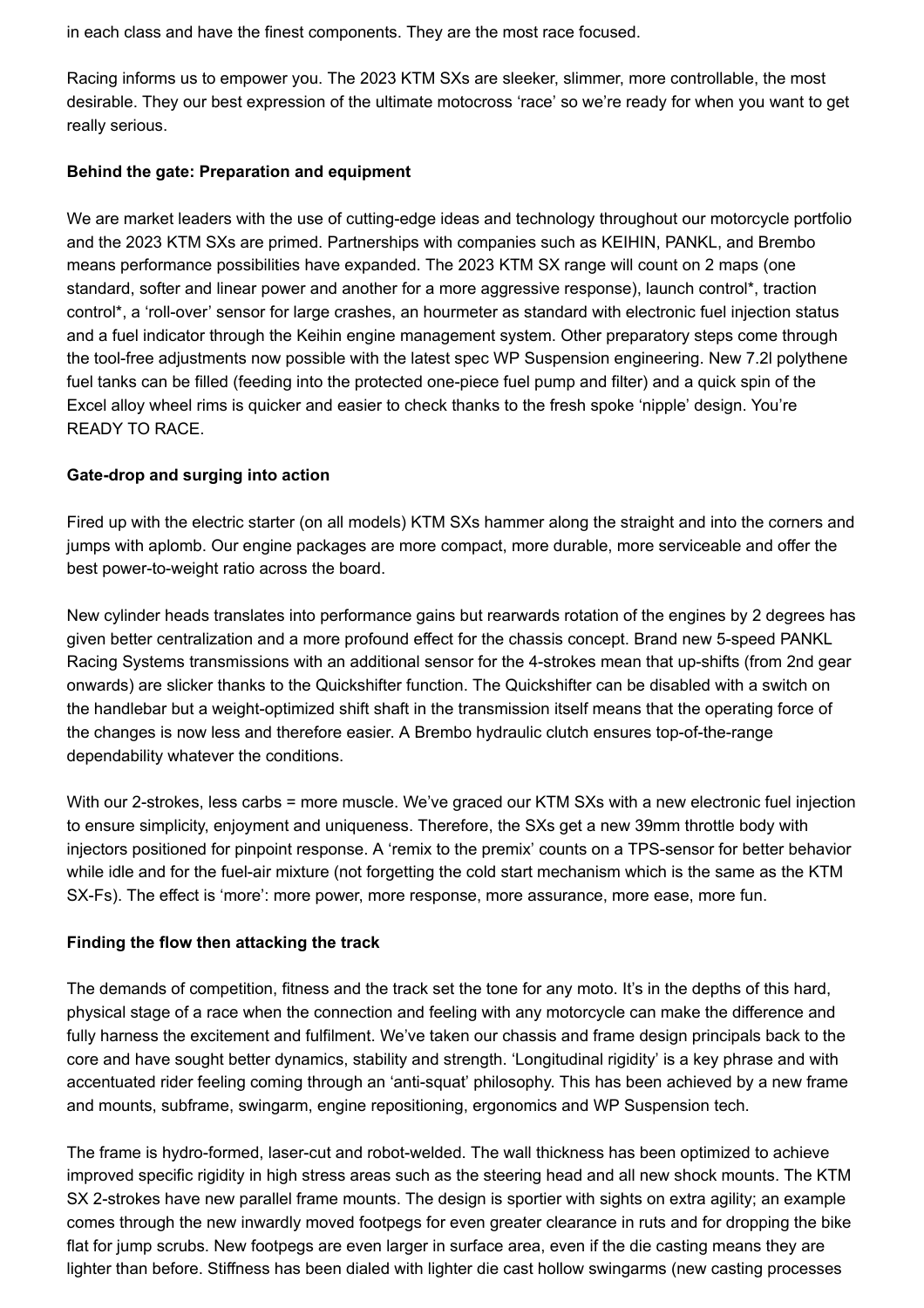allow for even more weight saving) and a new rear axle.

The WP Suspension XACT shock is shorter and lighter. The internal flow of liquids is more flush, reliable and resistant, and the shock's smaller dimensions lower the chances of pollutants and dirt intrusion. The shape permits higher ground clearance with the linkage and advanced damping means better traction as the bike ingests the bumps with the new geometry setting. Entering corners or landing jumps any KTM SX can take full profit from WP XACT forks with AER air technology featuring a new hydrostop for more effective performance and more 'bottoming' resistance.

The 2023 KTM SXs are narrower and honed, but we have managed to increase contact area and surfaces to allow even more input into the handling of the bike. The flat orange seat – offering excellent grip and a stance emphasizing greater control - and the reworked front fender are other identifiable marks. The 'mud flaps' of the fender prevents excessive soil being flicked up towards the rider and the radiator in particularly wet conditions.

#### **Finishing the moto strong**

You've gone faster and longer than ever but any Pro racer will tell you that the last two-three laps of any moto are key. This is where the versatility and usability of the new KTM SXs are further fortes. The rate of energy absorption is high thanks to the forgiving chassis and other components such as the fresh CNC milled triple clamps with optimized bar mounts and wider grip surface area. This leads to less handlebar 'twist'. The whole unit is protected by a new number plate design. The subframe is now a finely engineered hybrid thanks to polyamide reinforced aluminum, applying strength into the lower part of the frame and extending flexibility for control and comfort in upper sections. The subframe has been designed with advanced finite element analysis and weighs less than two kilos.

Count on the last centimeters of traction and performance provided by the Dunlop GEOMAX MX33 tires; chosen for the 2023 KTM SX line-up after a careful testing and selection process.

Once across the finish line it will be time to recover, to reset and to think about the next outing. At this point riders will consider some 'mods' and this is when accompanying KTM PowerParts and KTM PowerWear will have you covered. Riding gear, protection and extra parts and much more can be found and have been especially crafted for our 2023 KTM SX incarnations.

Welcome to the future. But don't just take our word for it, watch out for a very special and exclusive video series on KTM digital channels to further breakdown the 2023 KTM SX range.

#### **2023 KTM SX Collection highlights**

// New, innovative and highly advanced generation of KTM SX motorcycles with unrivalled feeling and performance across 12 different models and the most complete collection from kids to Pro ass-kickers // Brand new anti squat frame concept with redesigned and revitalized chassis setting and architecture. Even more centralization

- // Ergonomics bringing the rider in closer contact with the bike to help the stability, agility and feel
- // Lighter, more powerful engines and distinctive fuel injected 2-stroke motors
- // Greater usability to make the motocross experience easier and more intuitive than ever before

#### **For Media:** Follow this link (CLICK HERE (https://www.ktm.com/en-int/2023-motocross-media-

[information.html\)\) to watch our launch presentation video, get further and more detailed technic](https://www.ktm.com/en-int/2023-motocross-media-information.html)al information, as well as accessing all of the high resolution images.

\*only for SX-F models.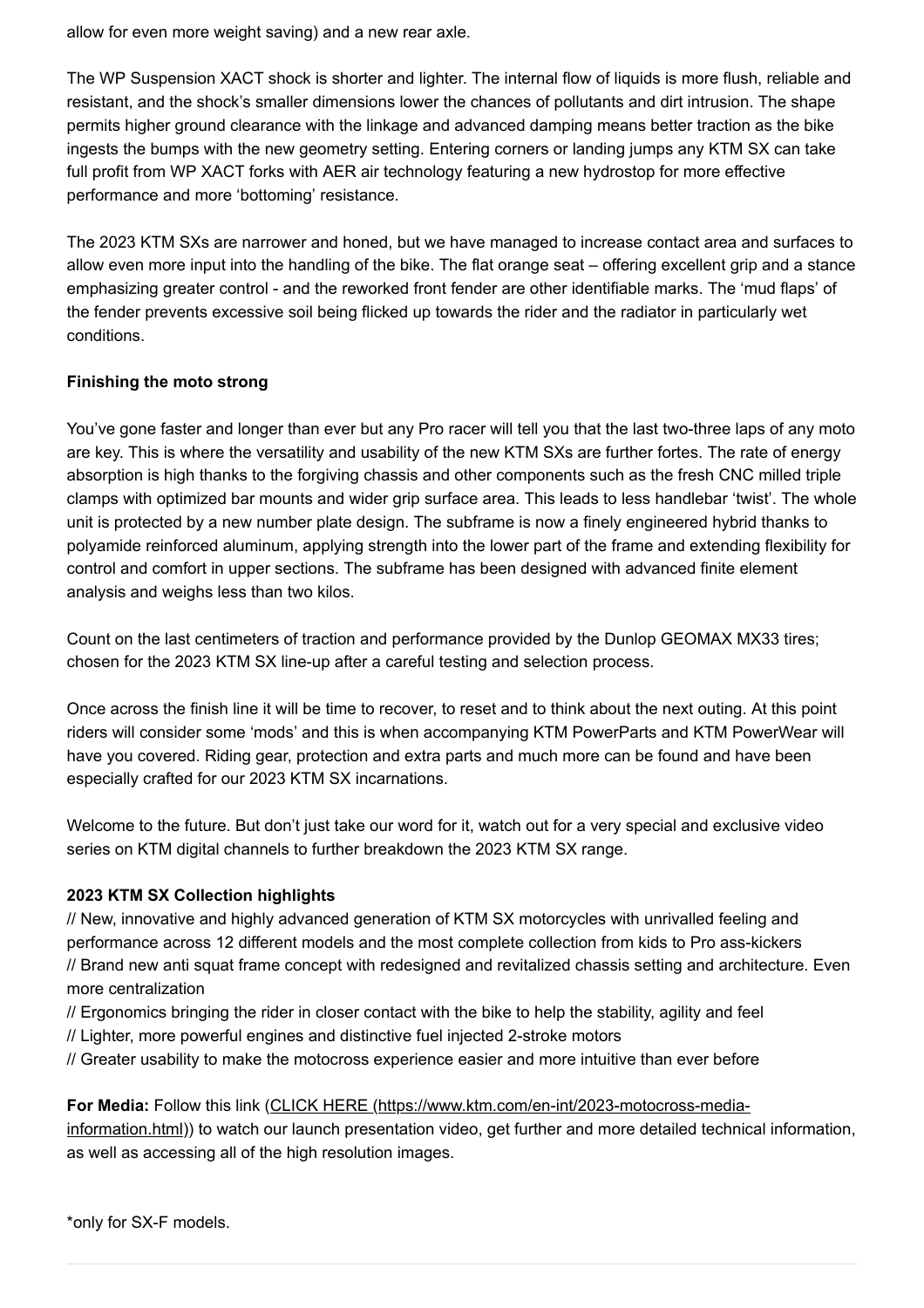## **INFOTEXT**

media.ktm.com [\(https://media.ktm.com\)](https://media.ktm.com/) press.ktm.com [\(https://press.ktm.com\)](https://press.ktm.com/)

### **CONTACT**

**KTM Sportmotorcycle GmbH** Communication Department press@ktm.com [\(mailto:press@ktm.com\)](mailto:press@ktm.com)

### **MEDIA**



**MY 23 KTM 300 SX PP (EU + Rest of the World)**



**MY23 KTM 125 SX**



**MY23 KTM 125 SX**



**MY23 KTM 250 SX-F**



**MY23 KTM 250 SX-F**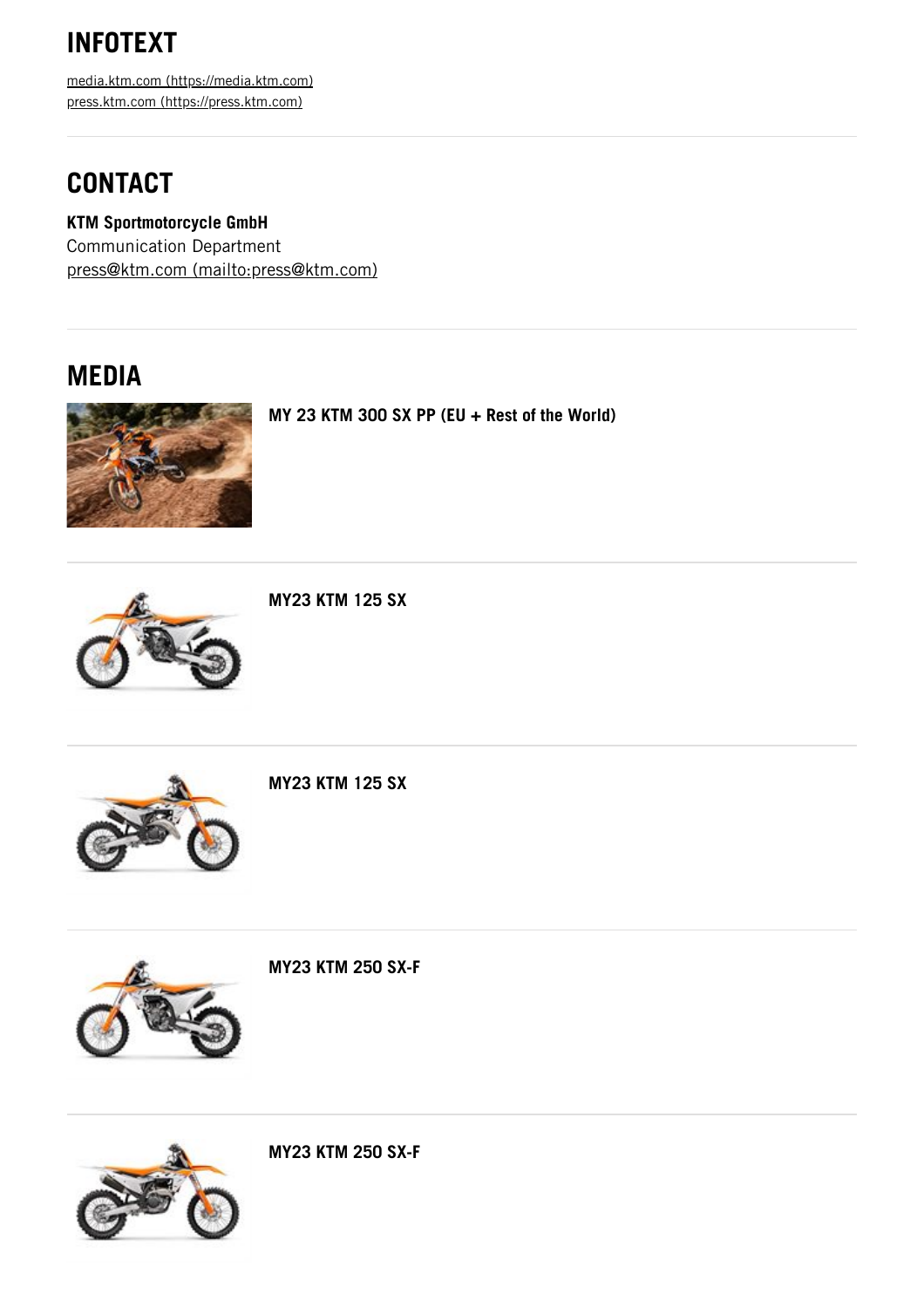

**MY23 KTM 450 SX-F**



**MY23 KTM 350 SX-F**



**MY23 KTM 350 SX-F**



**MY23 KTM 300 SX**



**MY23 KTM 300 SX**



**MY23 KTM 250 SX**

**MY23 KTM 250 SX**

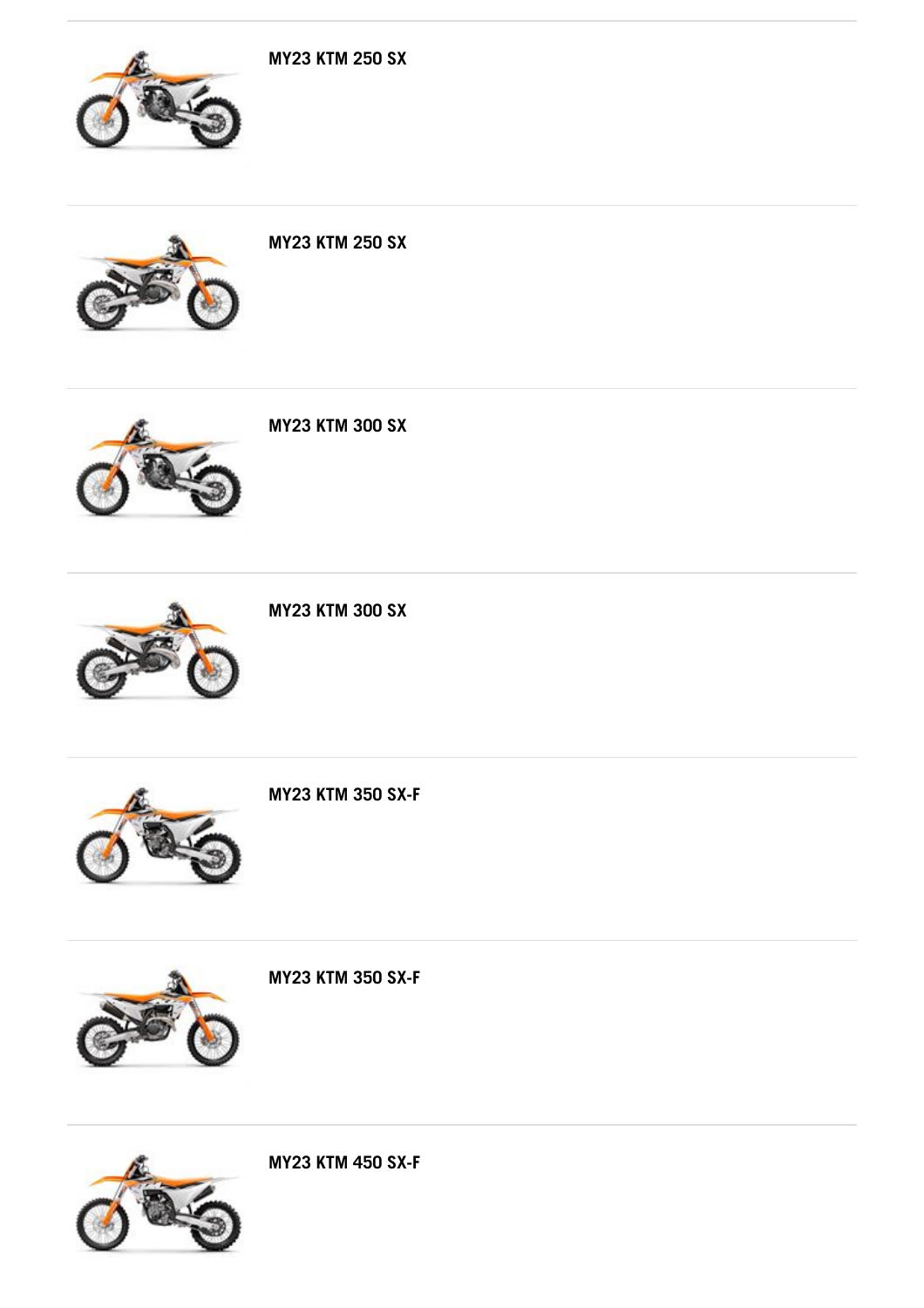





**MY23 KTM 50 SX**



**MY23 KTM 50 SX**



**MY23 KTM 50 SX Mini**



**MY23 KTM 50 SX Mini**





**MY23 KTM 65 SX**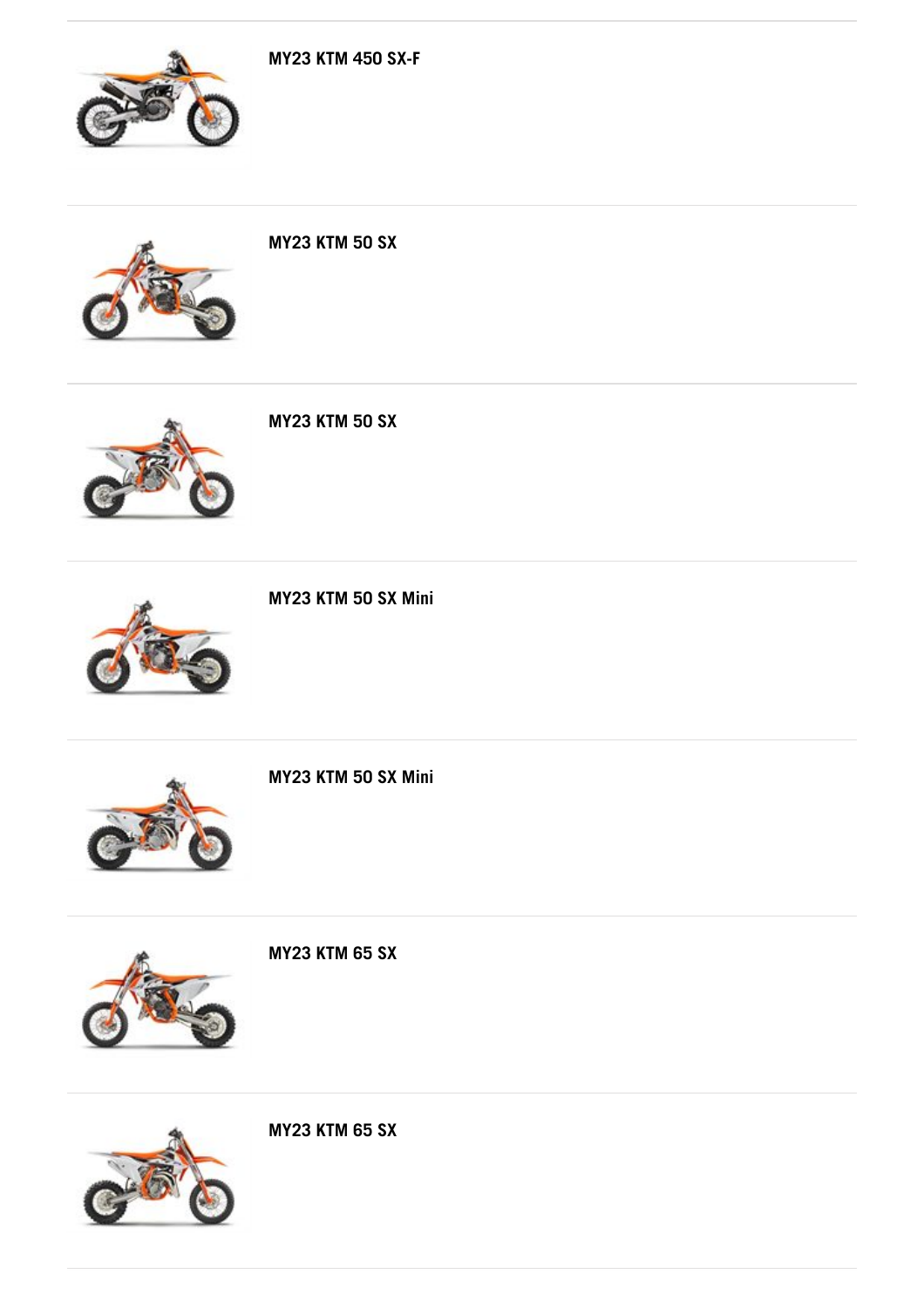**MY23 KTM 85 SX (19"/16")**



**MY23 KTM 85 SX (19"/16")**





**MY23 KTM 85 SX (17"/14")**



**MY23 KTM 85 SX (17"/14")**



**MY23 KTM E5 SX**



**MY23 KTM E5 SX**



**MY23 KTM 250 SX-F PP (EU + Rest of the World)**